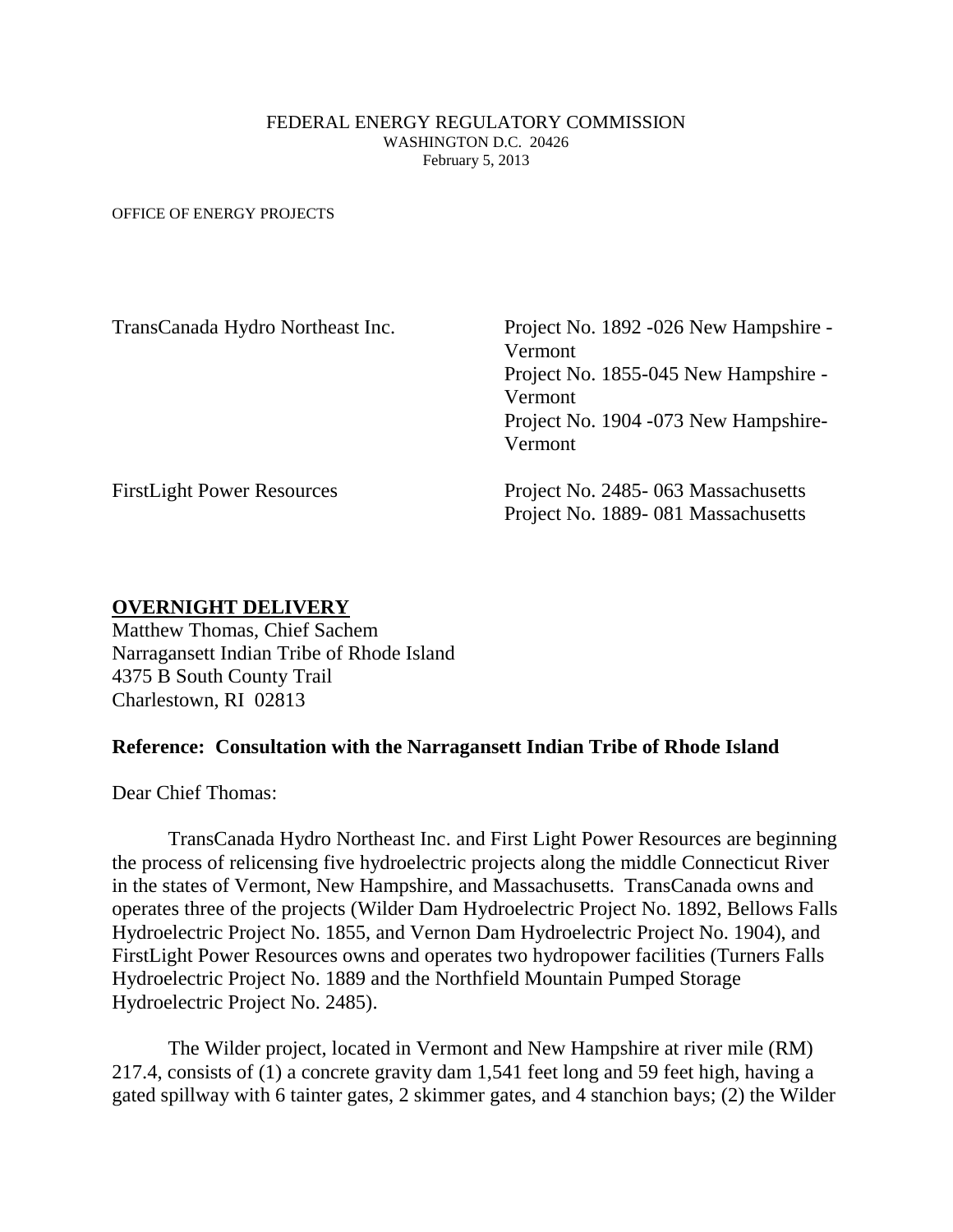reservoir, extending 45 miles upstream, having a surface area of 3,100 acres at normal full pond elevation of 384.5 feet mean sea level (msl); (3) a powerhouse containing three generating units, two rated at 16.2 Megawatts (MW) and one at 3.2 (MW); (4) transmission interconnection facilities; (5) fish passage facilities; and (6) appurtenant facilities.

The Bellows Falls project, located in Vermont and New Hampshire at RM 173.7, consist of (1) a concrete gravity dam 643 feet long and 30 feet high, having a gated spillway with two roller gates and three stanchion flashboard bays; (2) the Bellows Falls reservoir, extending 26 miles upstream, having a surface area of 2,804 acres at normal full pond elevation of 291.63 feet msl; (3) a power canal 1,700 feet long with a forebay intake area and sluice gate; (4) a tailrace approximately 900 feet long; (5) a powerhouse containing three generating units, each rated at 13.6 MW; (6) transmission interconnection facilities; (7) fish passage facilities; and (8) appurtenant facilities.

The Vernon project, located at RM 141.9, consists of (1) a concrete gravity dam 956 feet long and 58 feet high, and consists of the integral powerhouse with a sluice gate block section that is about 356 feet long, and a concrete overflow spillway section about 600 feet long with 6 tainter gates, 2 hydraulic flashboard bays, 3 stanchion bays, and a sluice; (2) the Vernon reservoir, extending 26 miles upstream, having a surface area of 2,550 acres at normal full pond elevation of 220.13 feet msl; (3) a powerhouse containing ten generating units, with Units Nos. 1-4 rated at 2 MW, Unit Nos. 5-8 rated at 4 MW, and Unit Nos. 9-10 rated at 4.2 MW; (4) transmission interconnection facilities; (5) fish passage facilities; (6) appurtenant facilities.

The Turners Falls project, located in Massachusetts (the reservoir extends north into Vermont and New Hampshire) at RM 122, consists of (1) two concrete gravity dams separated by an island and appurtenant facilities; (2) a gatehouse controlling flow to the main power canal; (3) the main power canal and a short branch canal; (4) two hydroelectric powerhouses, known as Station No. 1 and Cabot Station, with a total generating capacity of 67.7 MW; (5) the Turners Falls impoundment (reservoir); and (6) one transmission line.

The Northfield Mountain project, located in Massachusetts and 5.2 miles upstream of Turner Falls dam, consists of (1) an upper and lower reservoir (the lower reservoir is the Turners Falls impoundment), dams, and dikes; (2) an underground powerhouse with a total generating capacity of 1,119.2 MW; (3) a tailrace; and (4) two transmission lines.

The applicants filed notice of intent to seek new licenses for the projects on October 31, 2012, and will use the Commission Integrated Licensing Process.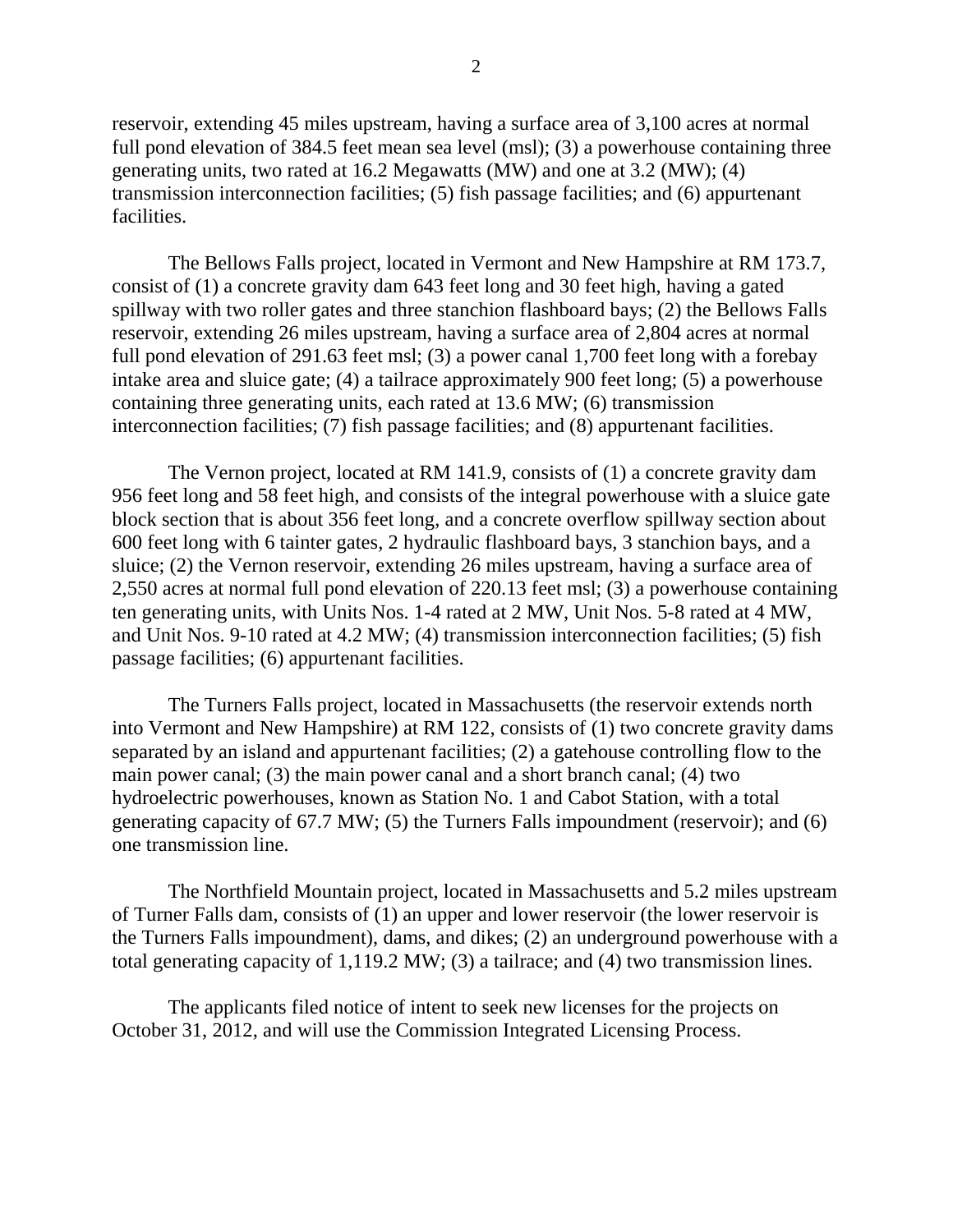In a policy statement issued July 23, 2003, the Commission noted that it would strive to improve communications with tribes affected by Commission actions.<sup>1</sup> During our public scoping meetings held January 28-31, 2013, we were informed of the Narragansett Indian Tribe of Rhode Island's likely interest in the relicensing of some, if not all, of the above mentioned hydroelectric projects. As a result, we would like to meet with you to discuss the Commission's licensing process, how the tribe can participate to the fullest extent possible, learn of your interests and concerns in the affected areas, and discuss how to establish procedures to ensure appropriate communications between Commission and tribal staffs. The meeting can be limited to members of our respective staff, or it can be open to the applicants, or any other stakeholder(s) you wish.

Please note that once license applications are filed with the Commission, our rules generally prohibit off-the-record communications between Commission employees and those outside of the Commission, where such communications are relevant to the merits of a contested on-the-record proceeding.**<sup>2</sup>**

**If at all possible, we would appreciate your response with 30 days from the date of this letter.** Please file your response electronically via the Internet. See 18 C.F.R.385.2001(a)(1)(iii) and the instructions on the Commission's website (<http://www.ferc.gov/docs-filing/efiling.asp> ). For assistance, please contact FERC Online Support at [FERCOnlineSupport@ferc.gov;](mailto:FERCOnlineSupport@ferc.gov) call toll-free at (866) 208-3676; or, for TTY, contact (202) 502-8659. Although the Commission strongly encourages electronic filing, your response may also be paper-filed. To paper-file, mail an original and seven copies to: Kimberly D. Bose, Secretary, Federal Energy Regulatory Commission, 888 First Street, NE, Washington, D.C. 20426. Please put the docket numbers, P-1892-000, P- 1855-000, P-1904-000, P-2485-000, P-1889-000 on the first page of your response.

**2** 18 C.F.R. § 385.2201

 $\overline{a}$ 

<sup>&</sup>lt;sup>1</sup> Policy Statement on Consultation with Indian Tribes in Commission Proceedings issued July 23, 2003. This statement and information about the Wilder, Bellow Falls, Vernon, Turner Falls, and Northfield Mountain projects are available on the Commission's website at [www.ferc.gov.](http://www.ferc.gov/)